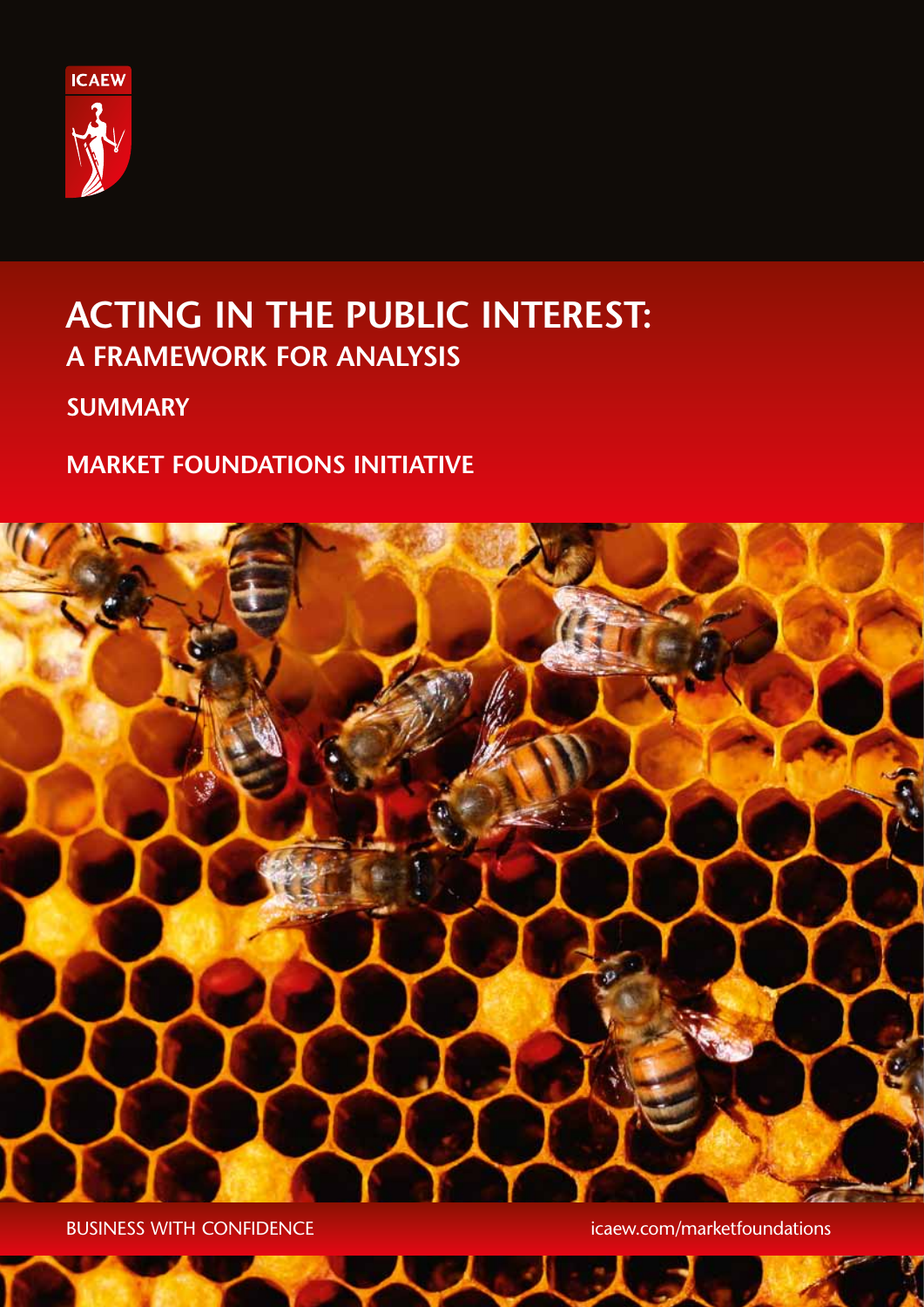# **OVERVIEW**

To justify a proposal on the grounds that it is in the public interest is a significant challenge and the concept of the public interest should be used sparingly.

We set out a practical framework for use in respect of proposals which may be, or have been, justified as being in the public interest. It takes a distinctive view of public interest validity as drawing on a pattern of behaviour that builds up reputation over time, as well as information directly relevant to the proposal.

The framework will be useful in determining usage of the concept, in focusing and demonstrating the thought process involved, and in challenging usage by others.

## **The notion of the public interest**

In most societies there is a basic presumption that people should be able to go about their own business in their own interests. In the course of this they will interact with other people and influence and be influenced by their activities. However, there are further influences on people's activities: when governments, regulators and others seek to intervene in the public interest.

The form of intervention we concentrate on is usually by organisations seeking to change people's actions through laws, regulations or other methods of persuasion. However, individuals can intervene by taking public interest actions themselves, for example by overriding confidentiality requirements to disclose bad behaviour by others.

The public interest is an abstract notion. Asserting that an action is in the public interest involves setting oneself up in judgement as to whether the action or requirement to change behaviour will benefit the public overall – a far greater set of people than can be interacted with directly. It involves interference in people's ability to go about their business or sometimes, as a positive policy decision, non-interference in the face of alternative actions.

Other terms can be used, largely interchangeably. Examples include public benefit, the public good, and the common good – the latter in the sense of the public having a common purpose, rather than goods to which there is common access. While we use the public interest throughout, the same issues apply to use of these other terms.

Invoking the public interest requires justification of an ability and right to decide what is for the greater good, in the face of a natural suspicion that those proposing an action in the public interest are actually acting in their own interests.

## **Our approach to the public interest**

We do not seek to establish a detailed definition of the public interest. There is an infinitely wide set of individual circumstances, which detailed definitions are unlikely to be able to cope with without unintended consequences.

Instead we set out a framework, which seeks to allow for variation in circumstances and public interest meaning. As noted above, it should be of assistance to policy-makers and others who claim to be acting, or implementing measures to act, in the public interest, to understand or test what they really mean. It will also help those with a need to assess such actions, to make their own determination of whether the public interest card has been played legitimately. It can be used as part of the decision making process or as a sense check on the outcome of that process. We expect to evolve the framework in the light of comments received and experience.

Our framework is based around the key issues that need to be addressed by those who are facing the challenge of justifying actions as being in the public interest. The framework covers a number of stages:

- justification of credentials for the right to invoke the public interest;
- identification of whether a matter is actually a public interest matter;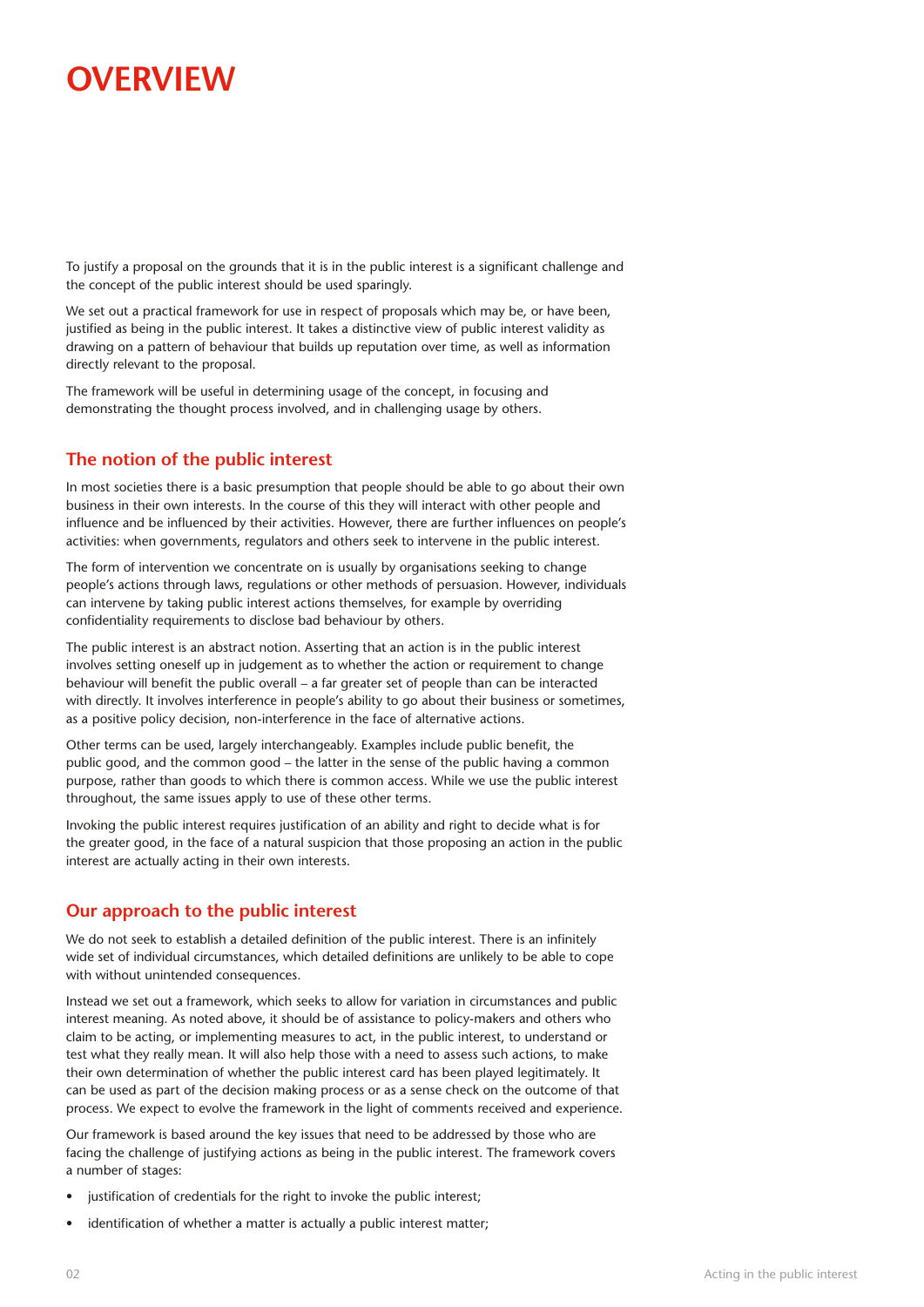- consideration of who the relevant public are, what they want and whether their wants contrast with needs or other constraints;
- aggregation of sometimes conflicting input and resulting decision; and
- implementation of the desired action.

Our report is relevant to the accountancy profession and more broadly. It considers all circumstances in which organisations seek to change people's actions through laws, regulations or other methods of persuasion. In this context the framework should be useful to anyone as a tool for challenge, and relevant to any of the wide range of actions that are asserted to be in the public interest. However, the framework also has a role for individuals considering an action such as disclosure of a matter that would otherwise be confidential, in the public interest. In some circumstances, transparency requirements will be lower for an individual undertaking his or her own action than for an organisation advocating change in others' behaviour, but scepticism about motive is still appropriate and the same principles and questions can be applied.

The true measure of whether someone is acting in the public interest lies in the confidence of those affected, not those making the pronouncements. Therefore the need for those asserting that they are acting in the public interest to consider actual and perceived threats to fitness to decide, and the application of relevant safeguards, will apply throughout the process. The way a public interest action is determined, and seen to be determined, and the public interest appropriateness of the solution, will influence the acceptance of the measure. This will in due course affect the reputation of those implementing the action and that, in turn, will help with future acceptance and implementation.

#### **Public interest framework**

The stages in the framework interact and the whole process is iterative. The diagram below and the summaries that follow it set out the seven key areas to be considered in making the assessment. The full report analyses these further.

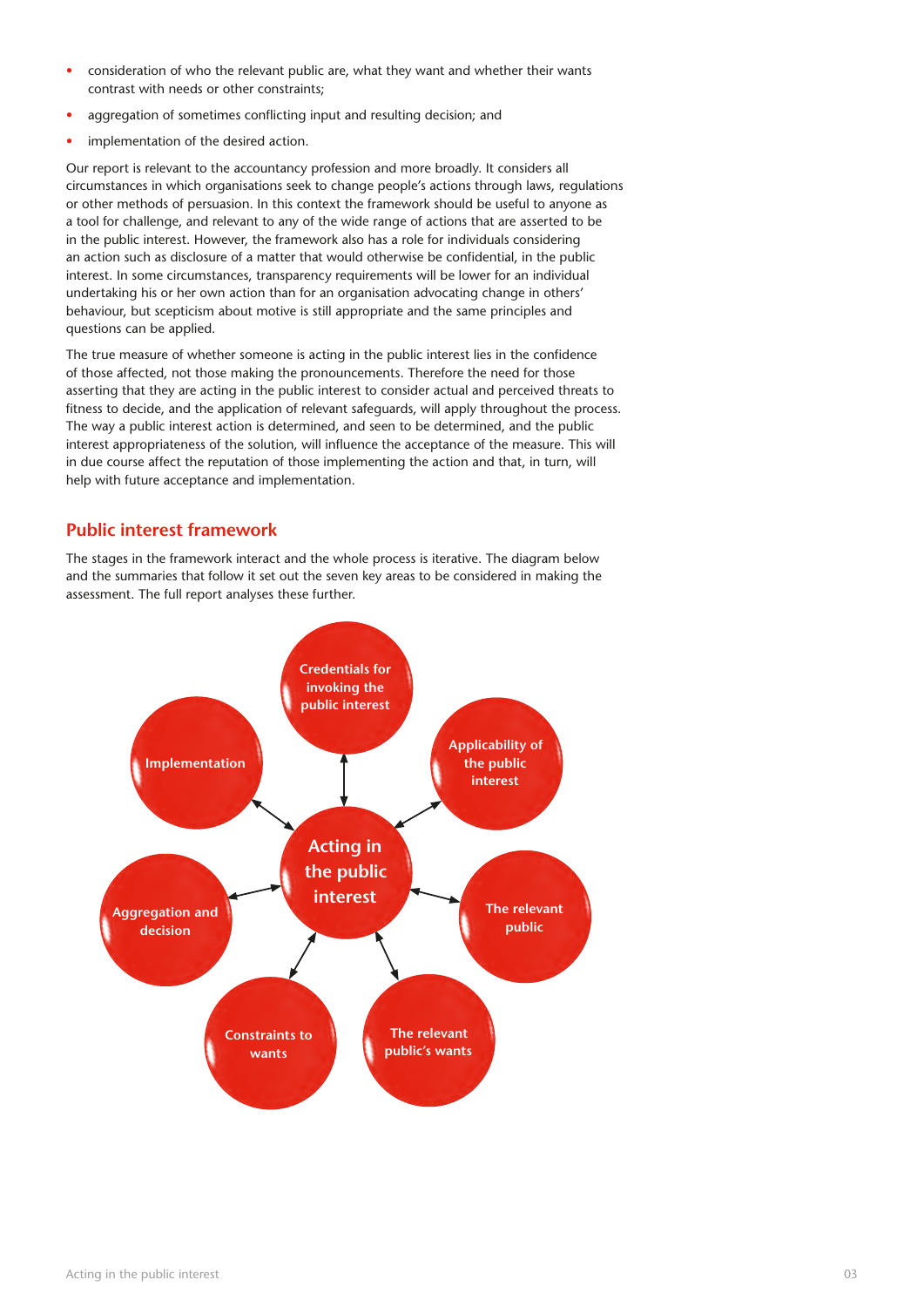## **Credentials for invoking the public interest**

Trust in those making assertions that they are acting in the public interest is vital, as a validation, as a motivation to comply, and, ultimately, to reduce the need for evidence to support the assertion.

As illustrated in the diagram, the elements of the framework interact in this respect: the rationale for invoking the public interest generally involves persuasion and justification, and that justification influences the amount of trust engendered in the relevant public. This in turn affects the effectiveness of the persuasion.

People in many societies today are generally distrustful of the motives of those in authority. Indeed there is academic evidence to support a presumption that invoking the public interest is a smokescreen to disguise self-interested action, whether deliberately or subconsciously. It is helpful therefore for proponents of public interest actions to consider what the key threats to trust by the relevant public might be (eg, conflicts of interest) as well as threats to making the right decision (eg, past mistakes).

Safeguards to be applied will generally include measures to improve process and accountability. They could include, for example, transparency of process, impact analysis, feedback enabling learning from past errors, sense checking, and oversight. Publicised undertakings to apply all or some of these can help in their own right, provided they are followed through.

## **Applicability of the public interest**

The use of the concept of the public interest as justification will present a challenge. It should be used only where it needs to be used and where it can be supported – ie, the matters raised in this framework can be addressed satisfactorily.

The public interest is an abstract notion; to argue and be able to hold out that an action (or inaction) is in the public interest can require consideration of a number of complex factors and impose a burden of proof. Flaws in the argument or the outcome can rebound upon the reputation of those asserting that they are acting in the public interest, which will harm acceptance of future matters said to be in the public interest. Alternative means of justification may be preferable, where much of the public is scoped out, or can opt out.

Matters to consider might include: the purpose of seeking to invoke the public interest; whether the matter is really intended to be for the benefit of society, as represented by the relevant public – this will involve a wide section of the public, whether they like it or not; whether the locus or remit of those seeking to act in the public interest permit or require a public interest perspective; and whether there are political or other practical considerations that might result in a sub-optimal outcome from a public interest perspective.

Even if the issue is not a public interest matter, the framework may still be useful to those advocating an action that impacts upon a fairly wide group of people, but the justification used should fit the purpose.

It is important to consider whether the likely debate would be about what outcome would be in the public interest. It may instead be that while the desired outcome is agreed, there are different expectations of what is likely to happen in the future, leading to different views on what actions are needed to achieve that outcome.

## **The relevant public**

The whole of the public must be eligible for consideration in respect of a matter which is asserted to be of public interest, by its very nature. However, as a practical point, there will be large numbers of people whose welfare will not actually be affected by the action.

The relevant public will therefore only be a sub-set of the whole public: those 'affected'. This will include those whose welfare will be advantaged or disadvantaged, although this is not always clear-cut; also, others with a legitimate interest, for example NGOs, representative bodies and others with a mandate to speak on behalf of people who are affected. Within the relevant public there will also be degrees of impact, which may be relevant in determining how to weight views.

The relevant public will not include those whose interest merely lies in finding something interesting. That is a different meaning of interest altogether.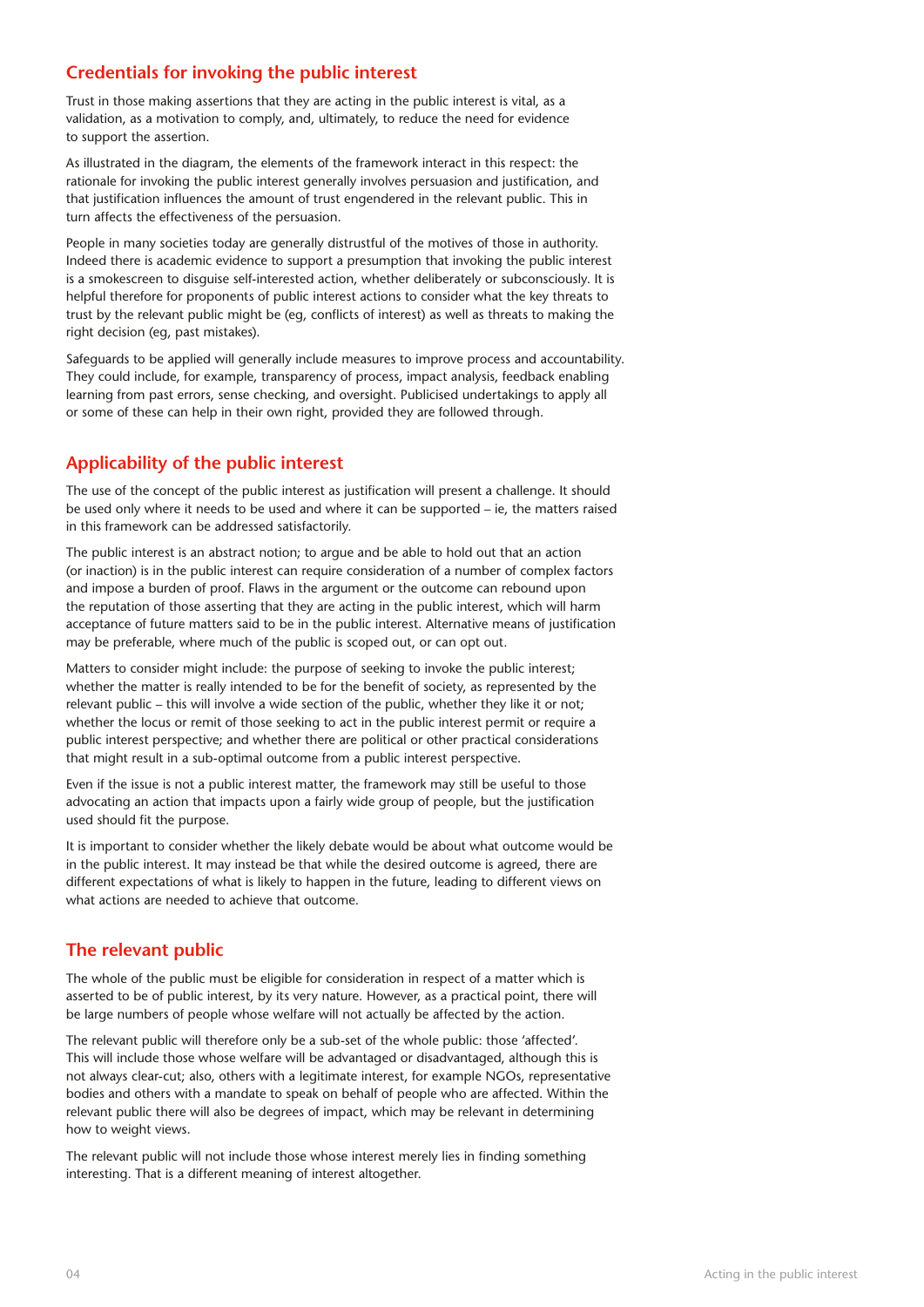#### **The relevant public's wants**

Having determined who comprises the relevant public, the proponent of the public interest action's first consideration in determining what is in their interest should be what their wants are and whether the action is consistent with those. In some circumstances fundamental values may be the starting point but popular opinion must be relevant. However, determination of opinion is not easy. First, by its nature, the relevant public in a public interest matter will be broadly based. Second, what people want is complicated: it usually revolves around happiness, which is a subjective notion built around a whole series of factors that often conflict with each other, those of other people and those of other cultures. Wants therefore tend to conflict. Third, interests can coincide with those of others and interest groups will be created. Inevitably some will have a public interest perspective and some not. Some are more articulate or otherwise better at making themselves heard than others and expressed opinion will not necessarily be the same as actual opinion.

Having sought out representative opinion from the relevant public, it can be helpful to apply a sense check. A rational imputation of wants will consider: what would we expect the relevant public to want standing in their shoes? Intelligence and creativity have an important role to play in making the assessment too. Sometimes it may be difficult or impossible to gather opinion and a theoretical assessment will be the only option. This does impose a greater burden of proof of ability and right to decide, as the assessment will inevitably be challenged by those with different views.

#### **Constraints to wants**

The relevant public's wants may be incompatible with a public interest outcome for a number of reasons. The overall impact of individual wants may be a sub-optimal outcome through the effect of one person's activities directly affecting another's, or through what the public think they want being distorted by incomplete or wrong information. Common goods and services and other externalities and public goods result in a different marginal cost-benefit to individuals than to society as a whole, especially taking qualitative issues into account. Over-riding values may arise, for example, from seeking to lead a change in attitudes. Finally, when trading current against future effects, people tend to discount the latter very heavily in their minds.

As a result, the relevant public's wants may need to be adjusted. However, the assertion that 'we know better' is rightly open to challenge and there will be an onus on those asserting an action to be in the public interest to explain why they know better.

#### **Aggregation and decision**

Those determining a public interest action need to apply, and be seen to be apply, judgement to information gathered about individual wants. There may be a series of measurement issues to overcome, including: quantification; interaction; weighting; and how to maximise the end result when there may be several acceptable solutions.

A logical approach is needed to determine what outcome would be in the public interest, or in instances where there is a range of potentially positive outcomes, what would be most in the public interest. A decision based on a rational basis of calculation will assist transparency but is easier said than done. Use of informed intuition and impact analysis of costs, benefits and probabilities may be relevant, although this will at least partially depend on the nature of those determining a public interest action.

#### **Implementation**

If a proposed public policy action is in the public interest it follows that it is in the public interest for that action to be implemented, and implemented effectively. This requires post-decision action by those charged with implementation, following consideration of how best to do it. That in turn depends on three key aspects. First, how will those affected actually be expected to react to the changes being implemented, given human nature? Is it even clear (especially in an international context) what the 'right' thing to do is? Many public policy initiatives have foundered because they are based on perceptions of how people should react, rather than how they actually do behave. Second, are those affected able to be assured that the advocate of the action can be trusted to make a decision in the public interest? This is considered under the first element of the framework but is also relevant here as people's perception of motives will affect that reaction. Third, practicalities: what remit and authority does the advocate have, and what education, publicity and support tools will be available?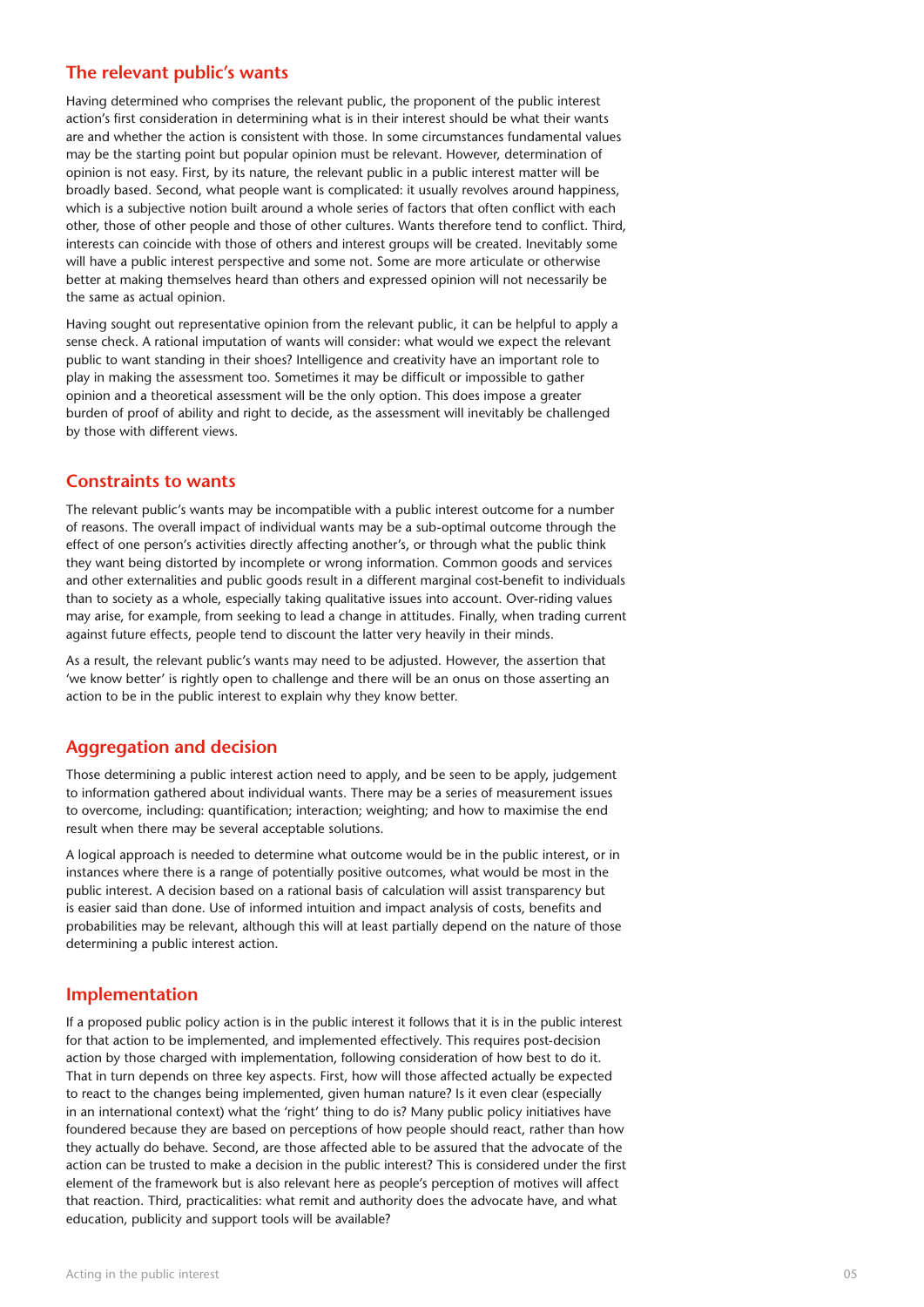The answers to these questions will all inform the decision on the relative degrees with which persuasion is balanced with outright requirements. Reaction needs to be anticipated in assessing the various combinations of 'carrot, stick or sermon' that may be needed.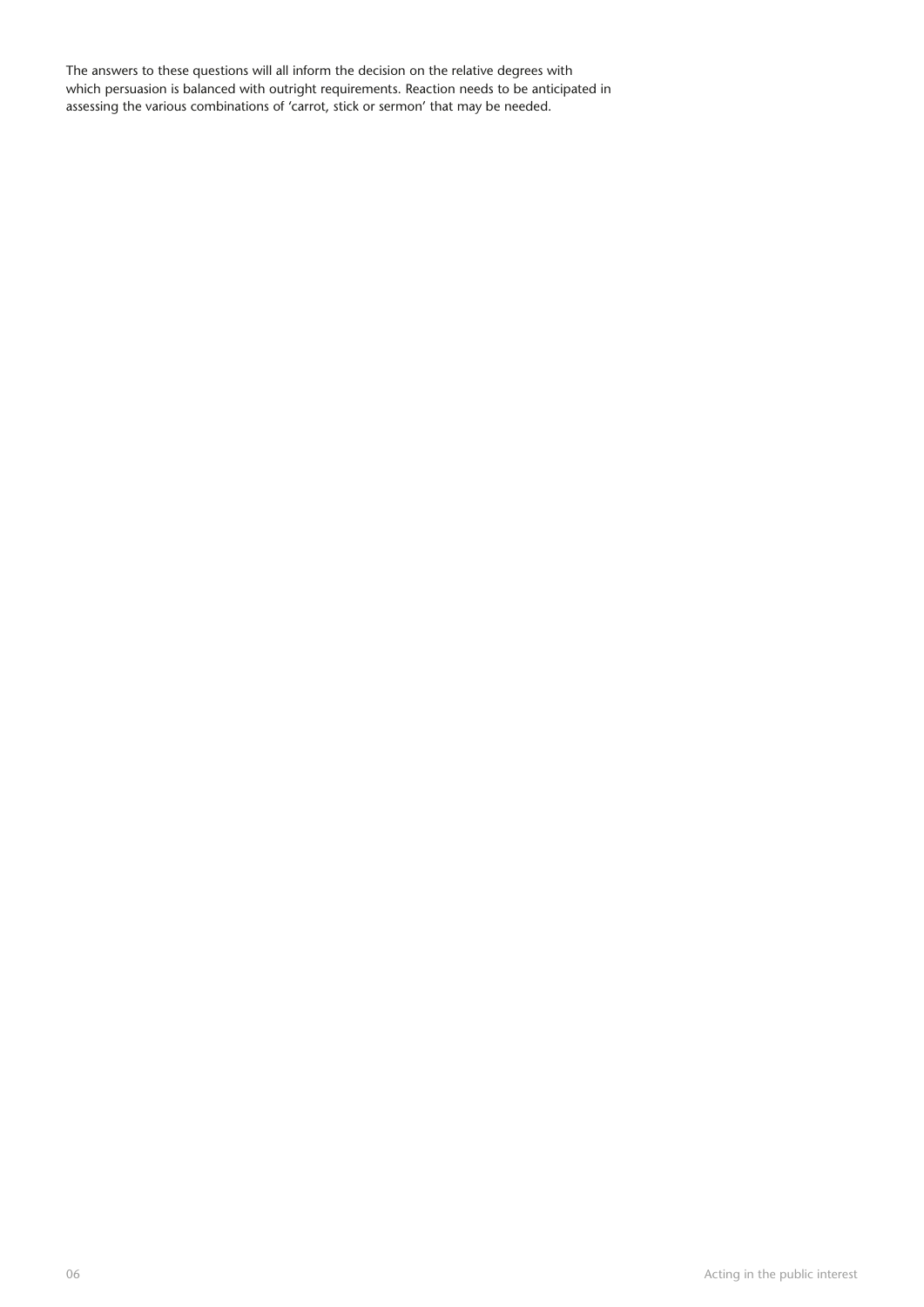# **Contact us**

We welcome views and comments on this report and the other themes of the *Market Foundations* programme. For a copy of the full report, or for further information, please email marketfoundations@icaew.com.

To download a PDF copy of the full report and other reports, and for more information on *Market Foundations*, visit icaew.com/marketfoundations.